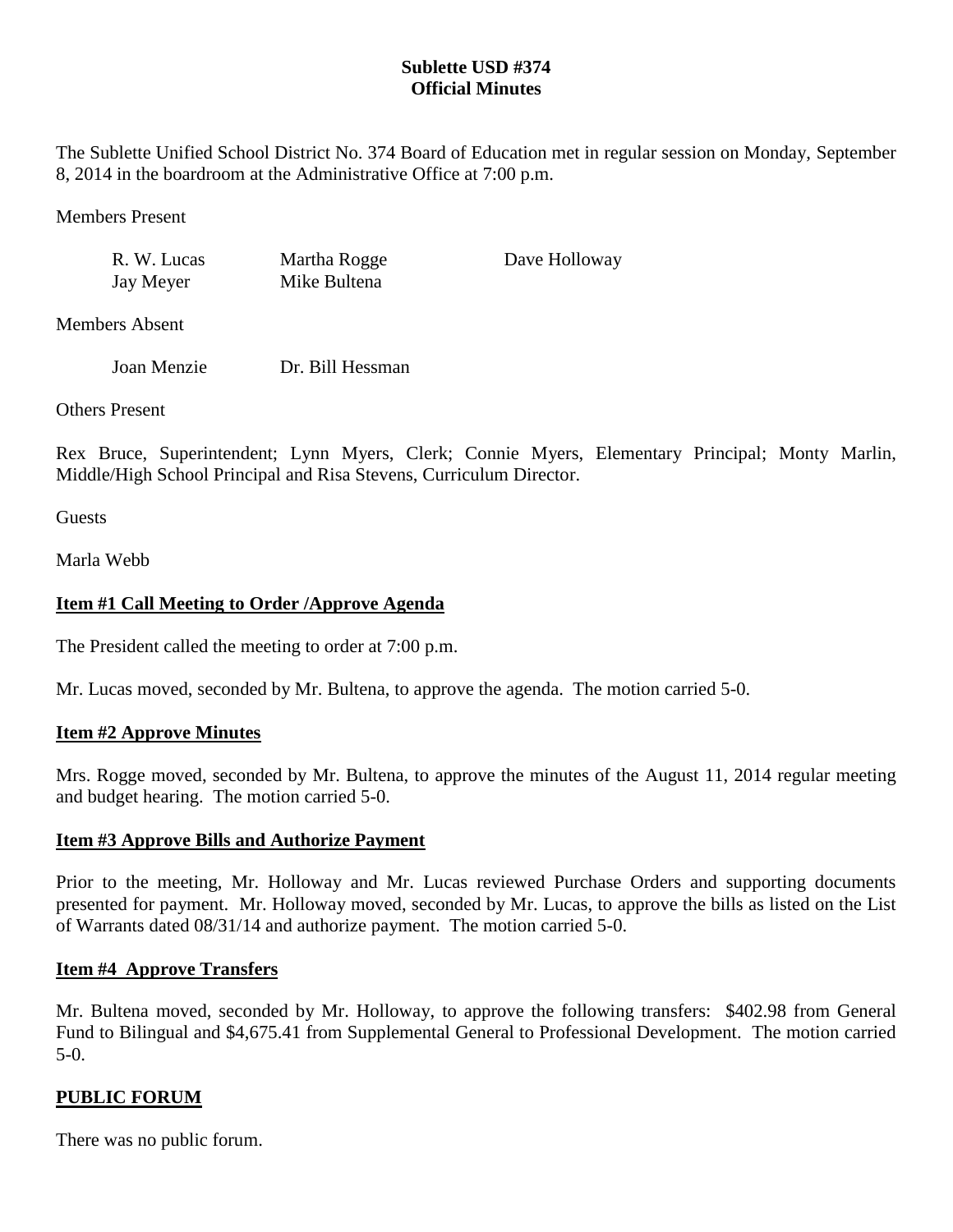Board Minutes Page 2 September 8, 2014

### **Reports**

### **Curriculum**

Mrs. Stevens reported that the math subject area committee has had their first meeting. She also stated she will be at the high school on Wednesday afternoons and Thursday Mornings.

She informed the board that the Six Strait Writing Assessment will be given in the third, fourth, fifth and sixth grades and once in high school starting this year.

### **Marla Webb, Centera Bank (Save for America)**

Marla Webb of Centera Bank presented the School Savings Deposit Program Agreement. Mrs. Rogge moved, seconded by Mr. Lucas, to approve the agreement. The motion carried 5-0.

#### Principals

Mrs. Myers reported that the student count first thru sixth grade is seventeen higher than last year. She also reported on honors received by Mrs. Jaime McVey for the work she has done with Jump for Heart. She stated the Best Afterschool will begin on Monday September 15,2014.

Mr. Marlin reported that the High School enrollment is 147 and the Middle School is up slightly. He discussed chromebook usage and care, and the open lunch policy at the High School.

#### Activities Director

Mr. Dardis was attending High School games.

#### SWPRSC/HPEC

Mr. Meyer reported on the SWPRSC Board meeting. Mr. Bultena reported on the HPEC meeting.

#### Superintendent:

Mr. Bruce reported on transportation of football equipment due to the large number of students participating, the FY 2014 internal audit and the personal touch the employees of the district give each student.

He stated the George Loewen family expressed gratitude for the kindness of the district during his illness and passing.

#### **Item #5 Common Core Discussion**

The board will review math standards kindergarten through sixth grade at their October 13, 2017 meeting.